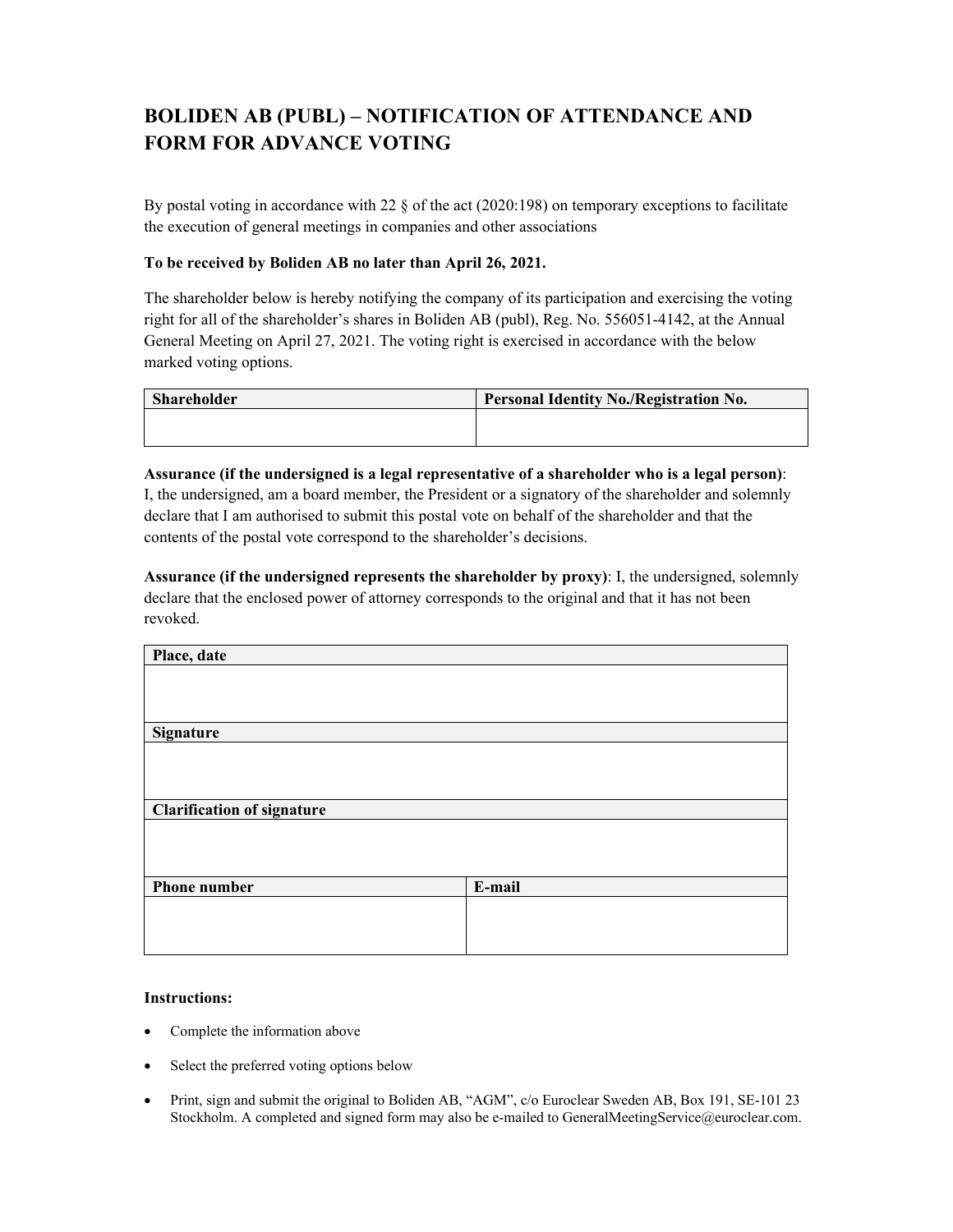Shareholders who are natural persons may also cast their votes electronically through verification with BankID via the Euroclear Sweden AB's website https://anmalan.vpc.se/EuroclearProxy

- If the shareholder is a natural person who is personally voting by post, it is the shareholder who should sign under *Signature* above. If the postal vote is submitted by a proxy of the shareholder, it is the proxy who should sign. If the postal vote is submitted by a legal representative of a legal person, it is the representative who should sign
- If the shareholder submits its postal vote by proxy, a power of attorney must be attached to the postal vote. A form for power of attorney is available on the company's website www.boliden.com, and will be sent to the shareholders who request it. A power of attorney is valid for one year from its issue date or such longer time period as set out in the power of attorney, however not longer than a maximum of five years. If the shareholder is a legal person, the power of attorney must be accompanied by a certified copy of the legal person's certificate of registration or a corresponding document. The certificate of registration shall evidence the circumstances on the date of the Annual General Meeting and should not be older than one year at the time of the Annual General Meeting
- **Note that a shareholder whose shares are registered in the name of a bank or a nominee must register its shares in its own name in order to vote**. Further instructions regarding this are included in the notice convening the Meeting

The shareholder may not provide other instructions than selecting one of the options specified at each item in the form. If the shareholder wishes to abstain from voting in relation to a matter, simply refrain from selecting an option. If the shareholder has added specific terms or conditions, amended, or added in existing text, the vote will be considered invalid (the entirety of the postal vote). Only one form per shareholder will be considered. If several forms are submitted, the form with the latest date will be considered. The form last received by the company will be considered if two forms are dated as of the same date. An incomplete or wrongfully completed form may be discarded without being considered.

The postal vote, together with any enclosed authorisation documentation, must be received by Boliden no later than April 26, 2021. The postal vote can be withdrawn up to and including April 26, 2021 by contacting Euroclear Sweden via e-mail GeneralMeetingService@euroclear.com or at telephone +46 832 94 29 (weekdays between 9.00 a.m. and 4.00 p.m.).

For proposals regarding the items on the agenda, kindly refer to the notice convening the Meeting and the complete proposals available at the company's website, www.boliden.com.

For information on how your personal information is processed, please see the integrity policy available at the website of Euroclear https://www.euroclear.com/dam/ESw/Legal/Privacy-notice-bolagsstammor-engelska.pdf.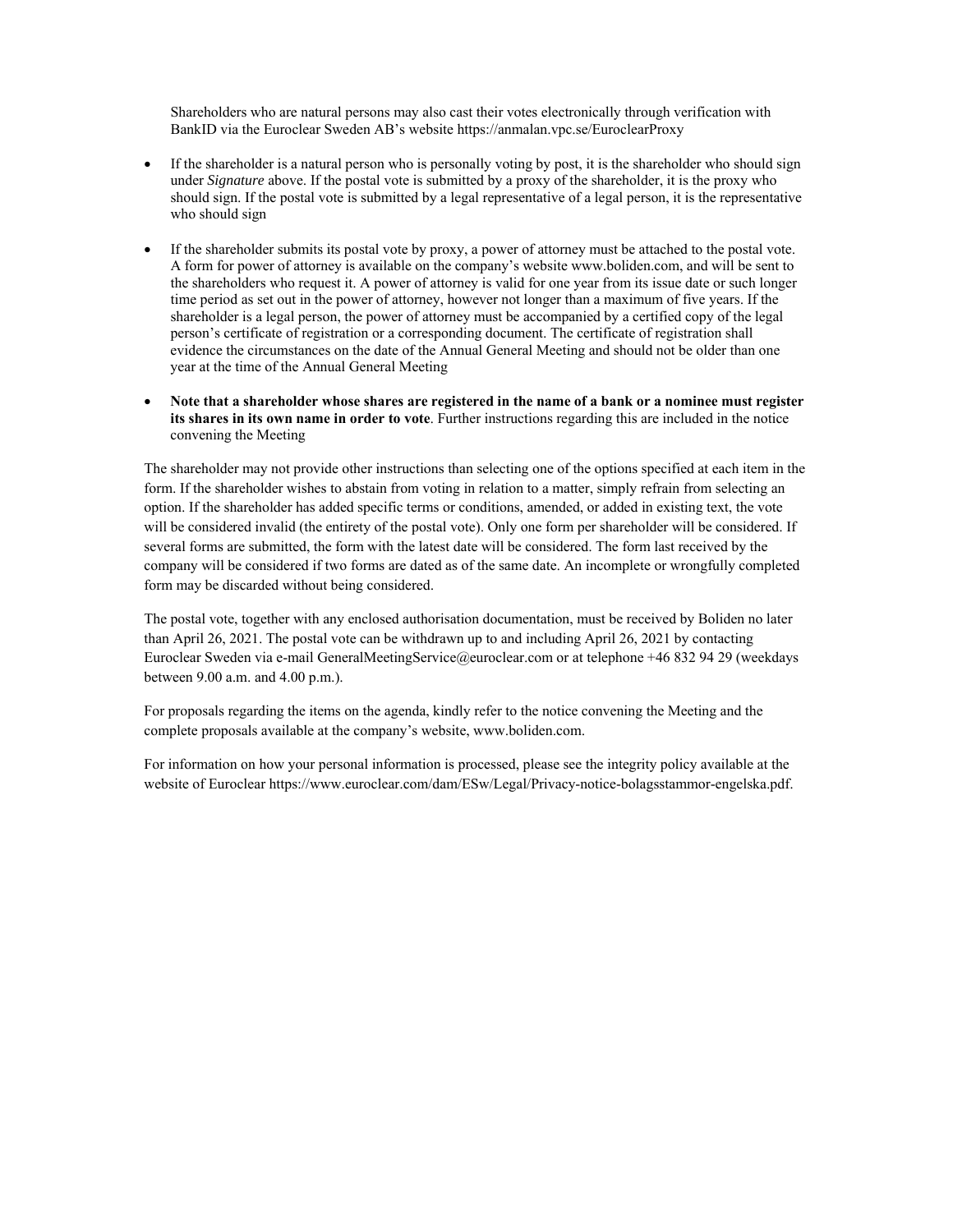## **Annual General Meeting of Boliden AB (publ), April 27, 2021**

The voting options below comprise the proposals presented in the notice convening the Meeting.

| 1. Election of the Chairman of the Meeting                                                                                                                                    |                                                                                            |  |  |  |
|-------------------------------------------------------------------------------------------------------------------------------------------------------------------------------|--------------------------------------------------------------------------------------------|--|--|--|
| Yes $\Box$                                                                                                                                                                    | No <sub>1</sub>                                                                            |  |  |  |
|                                                                                                                                                                               | 2. Election of two persons to verify the minutes together with the Chairman                |  |  |  |
|                                                                                                                                                                               | 2.1 Jan Andersson, Swedbank Robur Fonder                                                   |  |  |  |
| Yes $\square$                                                                                                                                                                 | No <sub>1</sub>                                                                            |  |  |  |
| 2.2 Anders Oscarsson, AMF                                                                                                                                                     |                                                                                            |  |  |  |
| Yes $\Box$                                                                                                                                                                    | No <sub>1</sub>                                                                            |  |  |  |
|                                                                                                                                                                               | 3. Preparation and approval of the voting register                                         |  |  |  |
| Yes $\Box$                                                                                                                                                                    | No <sub>1</sub>                                                                            |  |  |  |
| 4. Approval of the agenda                                                                                                                                                     |                                                                                            |  |  |  |
| Yes $\Box$                                                                                                                                                                    | No <sub>1</sub>                                                                            |  |  |  |
| 5. Determination whether the Meeting has been duly convened                                                                                                                   |                                                                                            |  |  |  |
| Yes $\Box$                                                                                                                                                                    | No <sub>1</sub>                                                                            |  |  |  |
| 7. Resolutions on adoption of the income statement and balance sheet as well as the<br>consolidated income statement and consolidated balance sheet                           |                                                                                            |  |  |  |
| Yes $\Box$                                                                                                                                                                    | No <sub>1</sub>                                                                            |  |  |  |
| 8. Resolution on appropriation of the company's profit in accordance with the adopted<br>balance sheet and determination of the record date for the right to receive dividend |                                                                                            |  |  |  |
| Yes $\Box$                                                                                                                                                                    | No <sub>1</sub>                                                                            |  |  |  |
| <b>President</b>                                                                                                                                                              | 9. Resolution on discharge from liability of the members of the Board of Directors and the |  |  |  |
|                                                                                                                                                                               | 9.1 Helene Biström (Board member)                                                          |  |  |  |
| Yes $\Box$                                                                                                                                                                    | No <sub>1</sub>                                                                            |  |  |  |
|                                                                                                                                                                               | 9.2 Tom Erixon (Board member)                                                              |  |  |  |
| Yes $\Box$                                                                                                                                                                    | $No\square$                                                                                |  |  |  |
|                                                                                                                                                                               | 9.3 Michael G:son Löw (Board member)                                                       |  |  |  |
| Yes $\square$                                                                                                                                                                 | No $\square$                                                                               |  |  |  |
| 9.4 Perttu Louhiluoto (Board member)                                                                                                                                          |                                                                                            |  |  |  |
| Yes $\square$                                                                                                                                                                 | No $\square$                                                                               |  |  |  |
|                                                                                                                                                                               | 9.5 Elisabeth Nilsson (Board member)                                                       |  |  |  |
| Yes $\square$                                                                                                                                                                 | No $\square$                                                                               |  |  |  |
| 9.6 Pia Rudengren (Board member)                                                                                                                                              |                                                                                            |  |  |  |
| Yes $\square$                                                                                                                                                                 | No $\Box$                                                                                  |  |  |  |
|                                                                                                                                                                               | 9.7 Anders Ullberg (Chairman of the Board)                                                 |  |  |  |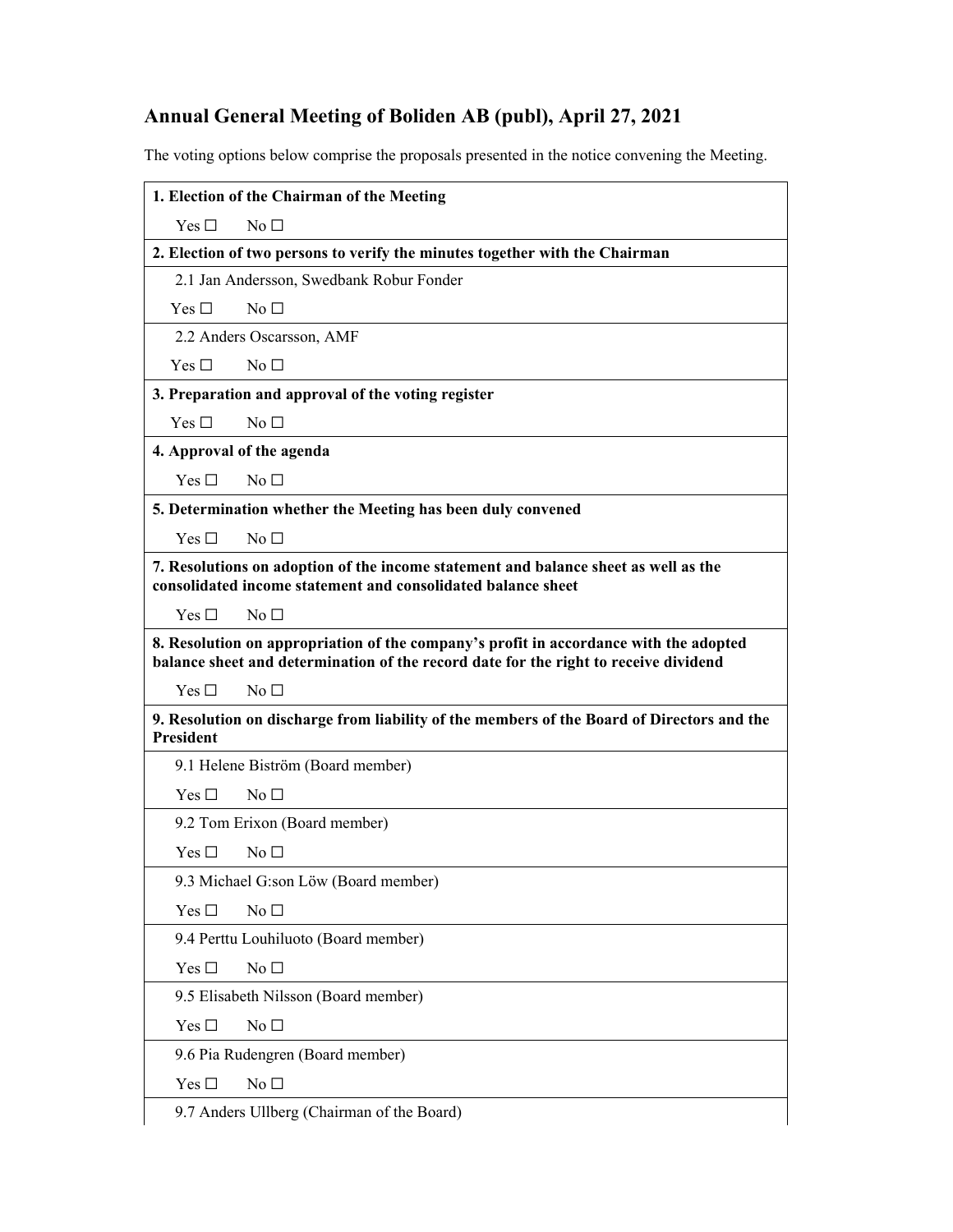| Yes $\Box$                    | $N_0 \Box$                                                                        |
|-------------------------------|-----------------------------------------------------------------------------------|
|                               | 9.8 Mikael Staffas (President)                                                    |
| Yes $\Box$                    | No <sub>1</sub>                                                                   |
|                               | 9.9 Marie Berglund (Board member)                                                 |
| Yes $\Box$                    | No <sub>1</sub>                                                                   |
|                               | 9.10 Marie Holmberg (Board member, employee representative)                       |
| Yes $\Box$                    | No <sub>1</sub>                                                                   |
|                               | 9.11 Kenneth Ståhl (Board member, employee representative)                        |
| Yes $\Box$                    | No <sub>1</sub>                                                                   |
|                               | 9.12 Cathrin Öderyd (Board member, employee representative)                       |
| Yes $\Box$                    | No <sub>1</sub>                                                                   |
| <b>Annual General Meeting</b> | 10. Resolution on the number of Board members and auditors to be appointed by the |
|                               | 10.1 Number of Board members                                                      |
| Yes $\Box$                    | No <sub>1</sub>                                                                   |
|                               | 10.2 Number of auditors                                                           |
| Yes $\Box$                    | No <sub>1</sub>                                                                   |
|                               | 11. Resolution on fees for the Board of Directors                                 |
| Yes $\Box$                    | No <sub>1</sub>                                                                   |
|                               | 12. Election of the Members and Chairman of the Board of Directors                |
|                               | 12 a Helene Biström (re-election)                                                 |
| Yes $\Box$                    | No <sub>1</sub>                                                                   |
|                               | 12 b Michael G:son Löw (re-election)                                              |
| Yes $\Box$                    | No <sub>1</sub>                                                                   |
|                               | 12 c Per Lindberg (new election)                                                  |
| Yes $\square$                 | No <sub>1</sub>                                                                   |
|                               | 12 d Perttu Louhiluoto (re-election)                                              |
| Yes $\Box$                    | No $\Box$                                                                         |
|                               | 12 e Elisabeth Nilsson (re-election)                                              |
| Yes $\square$                 | No $\Box$                                                                         |
|                               | 12 f Pia Rudengren (re-election)                                                  |
| Yes $\square$                 | No $\Box$                                                                         |
|                               | 12 g Karl-Henrik Sundström (new election)                                         |
| Yes $\square$                 | No $\Box$                                                                         |
|                               | 12 h Anders Ullberg (re-election)                                                 |